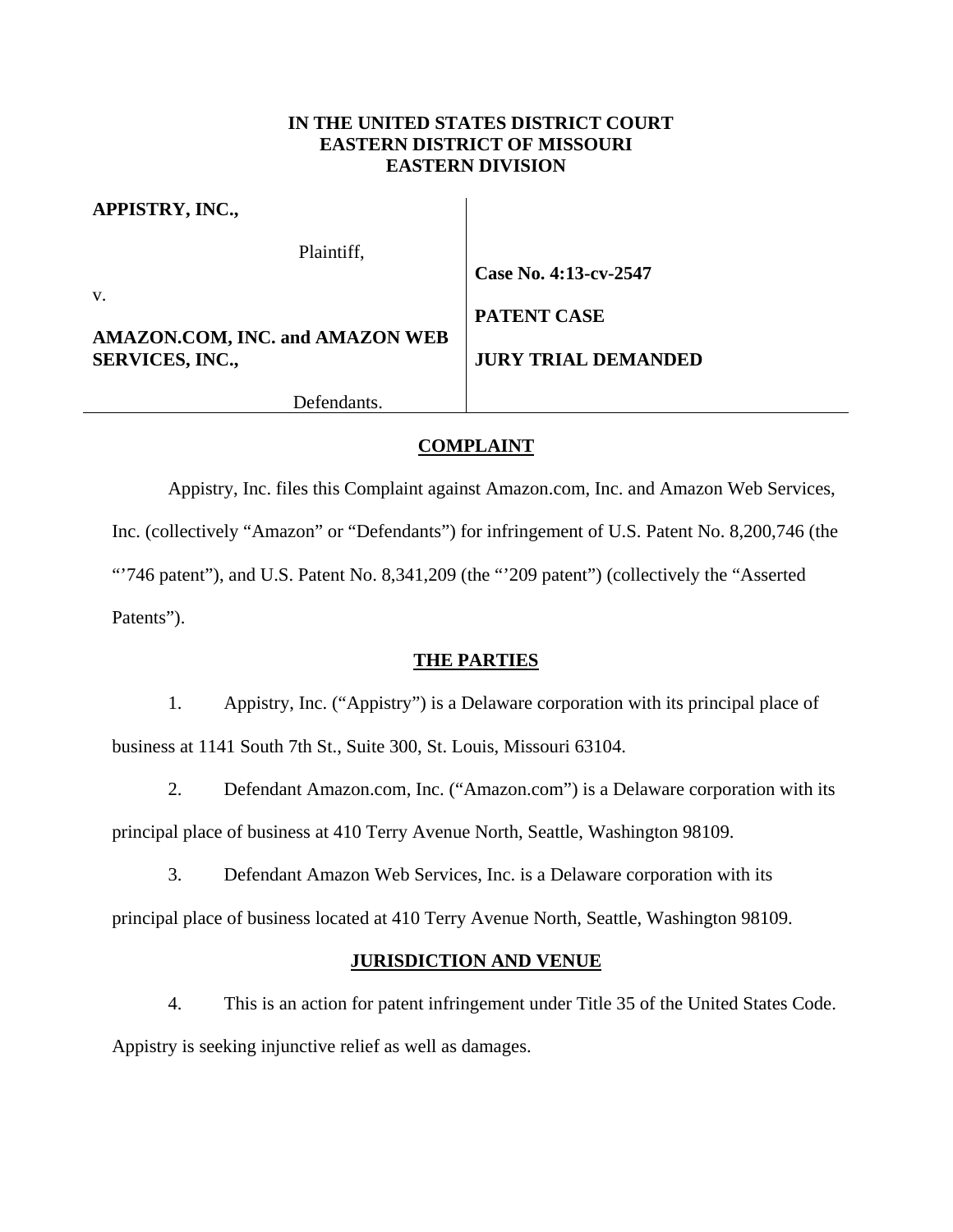5. Jurisdiction is proper in this Court pursuant to 28 U.S.C. §§ 1331 (federal question) and 1338(a) (patents), because this is a civil action for patent infringement arising under the United States patent statutes, 35 U.S.C. § 101 *et seq*.

6. This Court has personal jurisdiction over Amazon.com because Amazon.com has committed, and continues to commit, acts of infringement in the State of Missouri, has conducted business in the State of Missouri, and/or has engaged in continuous and systematic activities in the State of Missouri.

7. This Court has personal jurisdiction over Amazon Web Services, Inc. because Amazon Web Services, Inc. has committed, and continues to commit, acts of infringement in the State of Missouri, has conducted business in the State of Missouri, and/or has engaged in continuous and systematic activities in the State of Missouri.

8. Venue is proper under 28 U.S.C. §§ 1391(b)(1) and (c) and 1400(b) because Defendants are deemed to reside in this district and/or have committed acts of infringement in this district.

### **BACKGROUND**

9. Appistry, founded in 2001 in St. Louis, developed and owns all of the intellectual property rights to an award-winning "fabric" computing technology that is protected at least in part by the Asserted Patents (the "Appistry Technology"). The Appistry Technology was a breakthrough technology in high performance computing.

10. Appistry expended substantial investment to develop the Appistry Technology. This investment resulted in a successful ongoing business, headquartered in St. Louis, specializing in high performance computing (HPC) technology utilized in areas such as intelligence, defense, life sciences, financial services, and transportation.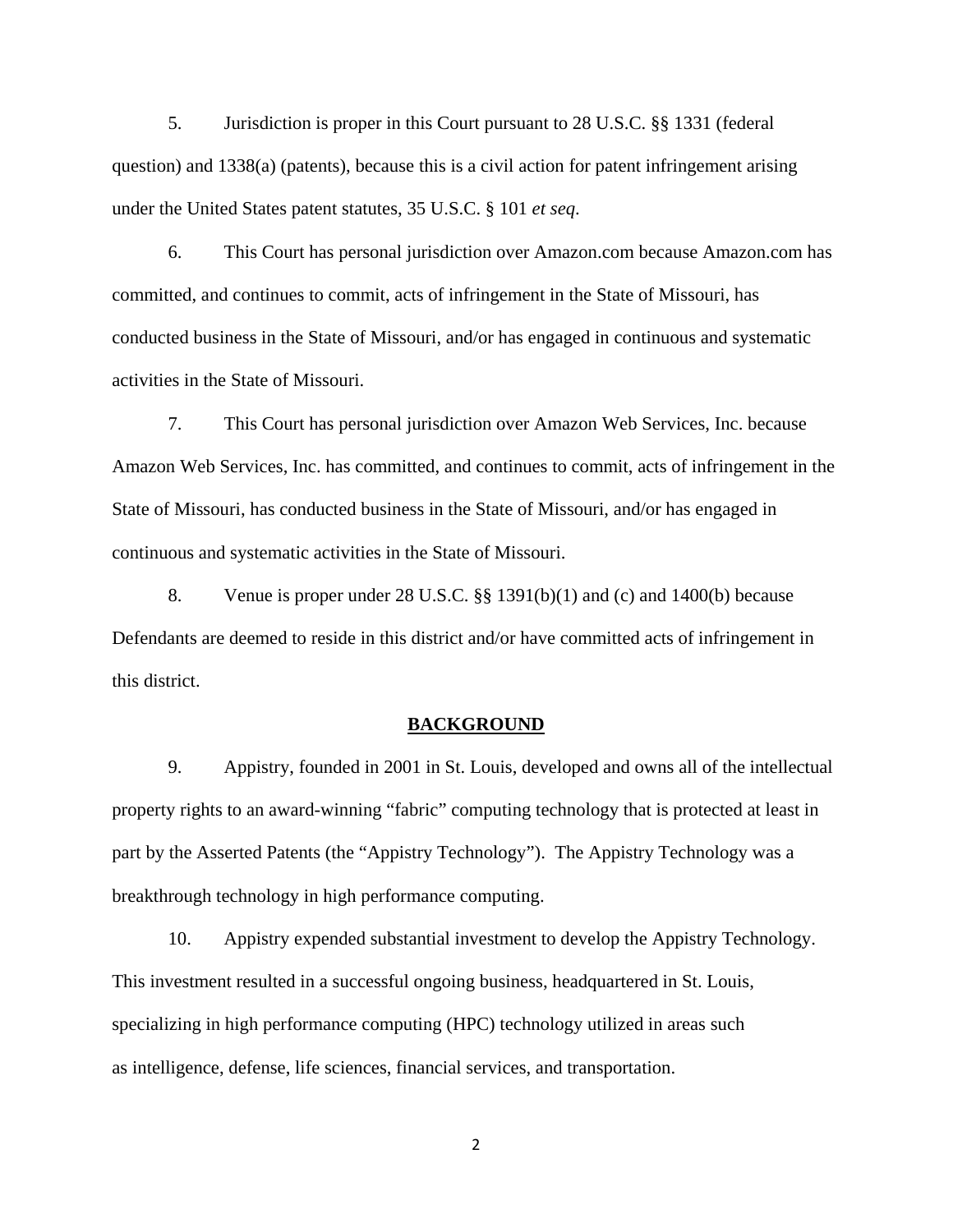11. In 2004, Appistry contacted Amazon to offer Amazon a license to the Appistry Technology. In an effort to engage in such discussions, Appistry and Amazon entered into a non-disclosure agreement drafted by Amazon.

12. An initial meeting was held at Amazon's Seattle office in approximately August of 2004. At that time, Appistry generally explained Appistry's capabilities, with a particular emphasis on the transactional reliability of the Appistry Technology. Present at the initial inperson meeting were approximately three Appistry employees and approximately four Amazon employees. The Amazon employees were identified as individuals involved in the development and engineering of Amazon's cloud services.

13. At some point prior to September 14, 2004, Amazon indicated that it was interested in the Appistry Technology in connection with Amazon's business plans to offer a strategic business initiative central to Amazon's future.

14. On or before September 14, 2004, Appistry informed Amazon that it had various patent applications pending on the Appistry Technology.

15. Because of Amazon's expressed interest at the initial meeting, a second meeting was held on September 14, 2004 at Amazon's Seattle office. Werner Vogels, Amazon's Director of Systems Research, was present at the second meeting along with approximately 10 to 12 of Amazon's senior technical engineers directly involved in Amazon's cloud services.

16. The September 2004 meeting lasted approximately four hours. During the course of the meeting, Amazon employees asked numerous, highly detailed questions about the functionality of the Appistry Technology. Amazon's questions demonstrated Amazon's desire for a detailed understanding and knowledge of the Appistry Technology.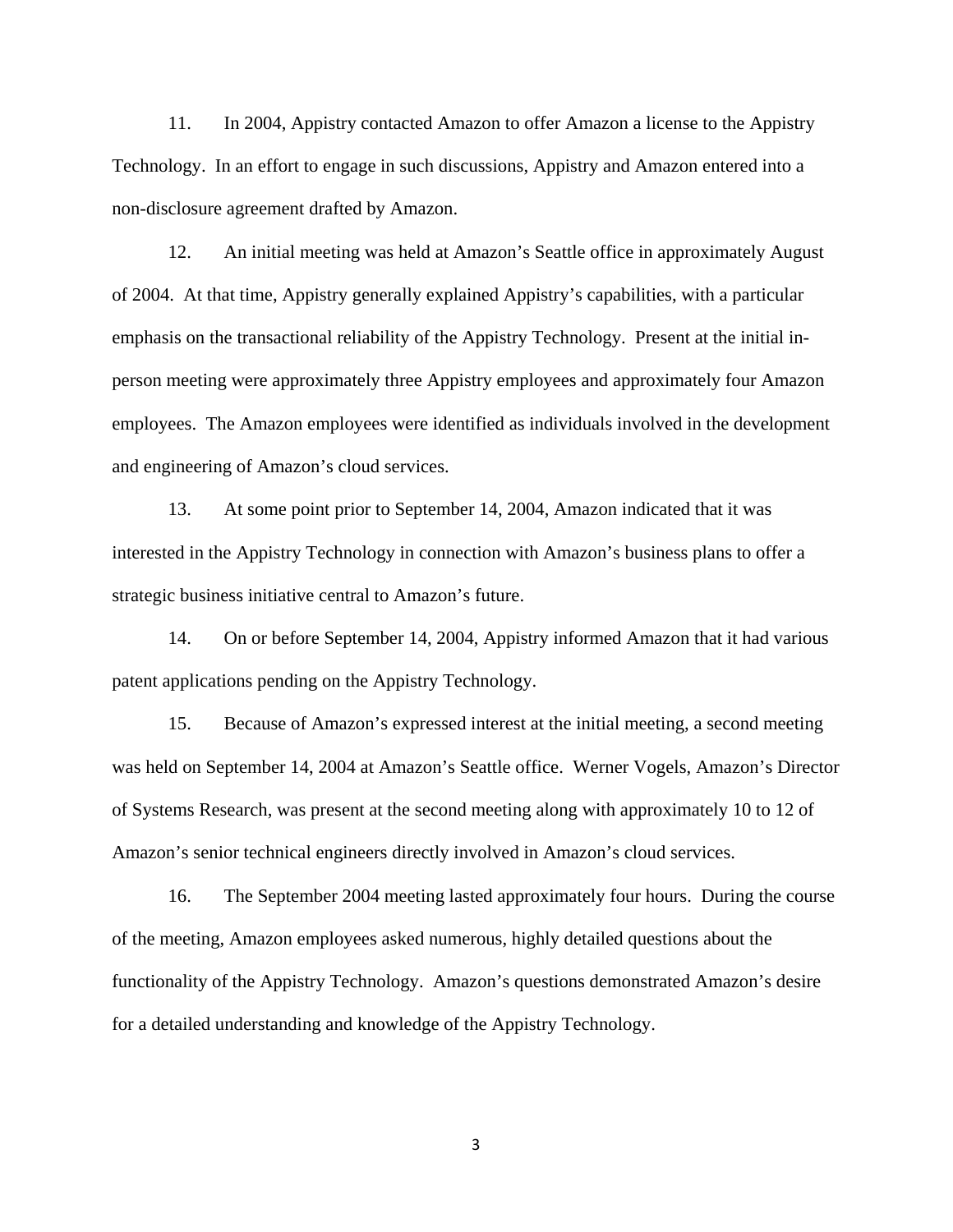17. Although Appistry was initially hesitant to disclose the minute details of the Appistry Technology, Mr. Vogels and other Amazon employees stated that Amazon would be skeptical of Appistry's technical abilities if Appistry did not disclose all of the details. Mr. Vogels and other Amazon employees also stated that Amazon needed all of the details in order to fully evaluate the value of the Appistry Technology and to have faith in Appistry's engineers to build a quality system.

18. Following the above statements from Mr. Vogels and other Amazon employees, Appistry disclosed very specific algorithms, flow charts, and branches in the decision tree of the Appistry Technology. Amazon engineers asked many very specific questions about the Appistry Technology, which Appistry answered. Appistry provided this information believing such disclosures were protected under the non-disclosure agreement with Amazon and under its pending patent applications.

19. The level of detail provided to Amazon was sufficient to copy and build the Appistry Technology.

20. Appistry demonstrated proof of concept of the Appistry Technology to various Amazon engineers and at least one Amazon development manager on September 15, 2004. This proof of concept demonstration included uploading certain portions of the Appistry Technology on Amazon computers to demonstrate the system.

21. Subsequent to the September 2004 meetings, Appistry corresponded with Amazon in an effort to formalize the anticipated partnership with Amazon. Initially, Amazon indicated its engineers were "evaluating" the Appistry Technology. Eventually, Appistry learned that Amazon had no interest in licensing the technology.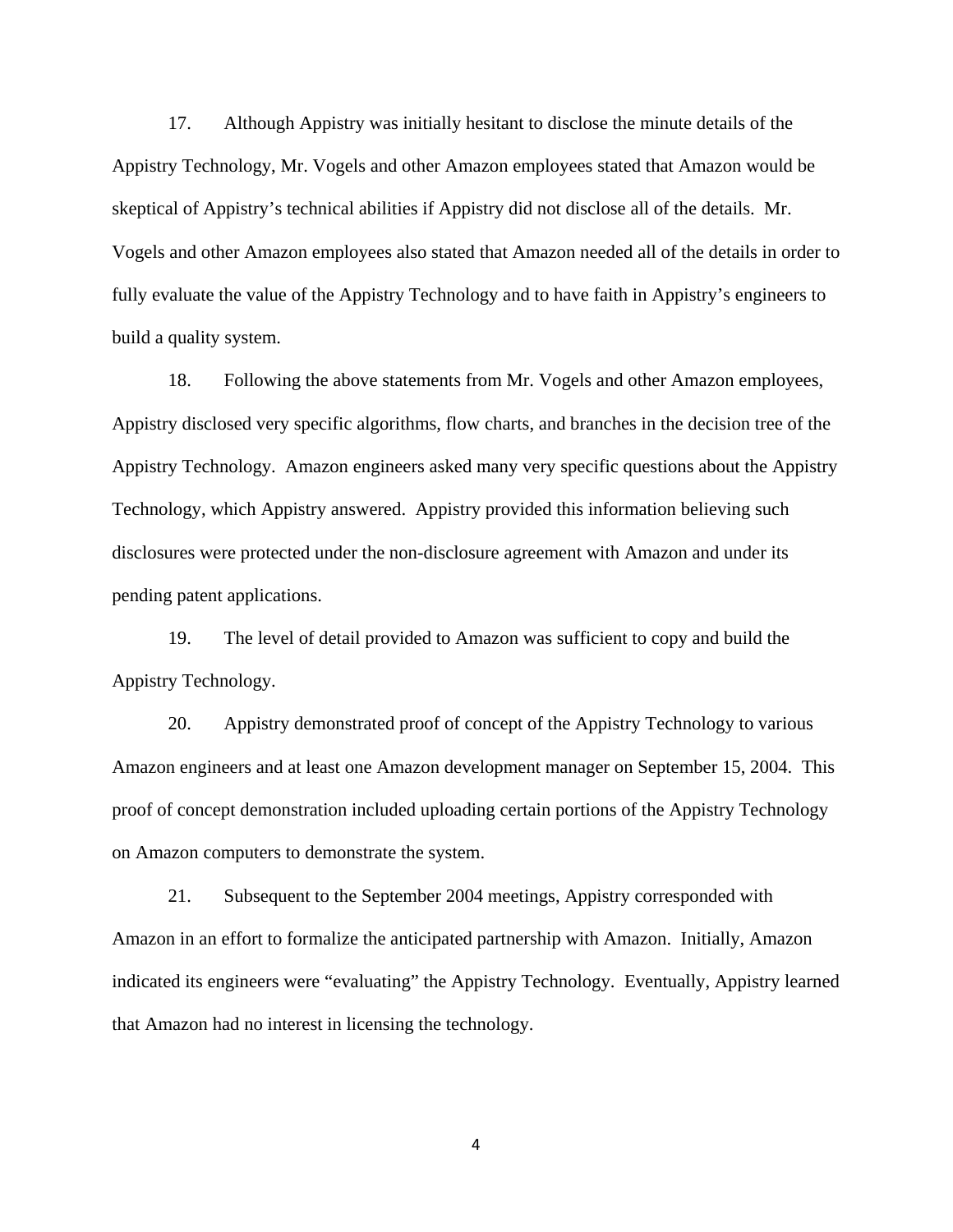22. Subsequently, Appistry learned that Amazon had copied the Appistry Technology for various Amazon services.

# **COUNT I (INFRINGEMENT OF U.S. PATENT NO. 8,200,746)**

23. Appistry incorporates paragraphs 1 through 22 herein by reference.

24. This cause of action arises under the patent laws of the United States, and in particular, 35 U.S.C. §§ 271, *et seq.*

25. Appistry is the owner of the '746 patent, entitled "System and Method for Territory-Based Processing of Information," with ownership of all substantial rights in the '746 patent, including the right to exclude others and to enforce, sue and recover damages for past and future infringement. A true and correct copy of the '746 patent is attached as Exhibit 1.

26. The '746 patent is valid, enforceable, and was duly issued in full compliance with Title 35 of the United States Code.

27. Amazon has and continues to directly infringe one or more claims of the '746 patent in this judicial district and/or elsewhere in the United States, including at least claim 1, without consent or authorization of Appistry, by or through importing, making, using, offering to sell, and/or selling products and devices, including Amazon's Amazon Elastic Compute Cloud ("EC2"), that infringe at least claim 1 of the '746 patent.

28. Appistry has been damaged as a result of Amazon's infringing conduct as described herein. Amazon is, thus, liable to Appistry in an amount that adequately compensates Appistry for Amazon's infringement, which by law, cannot be less than a reasonable royalty, together with interest and costs as fixed by this Court pursuant to 35 U.S.C. § 284.

29. Amazon's actions complained of herein will continue unless Amazon is enjoined by this Court.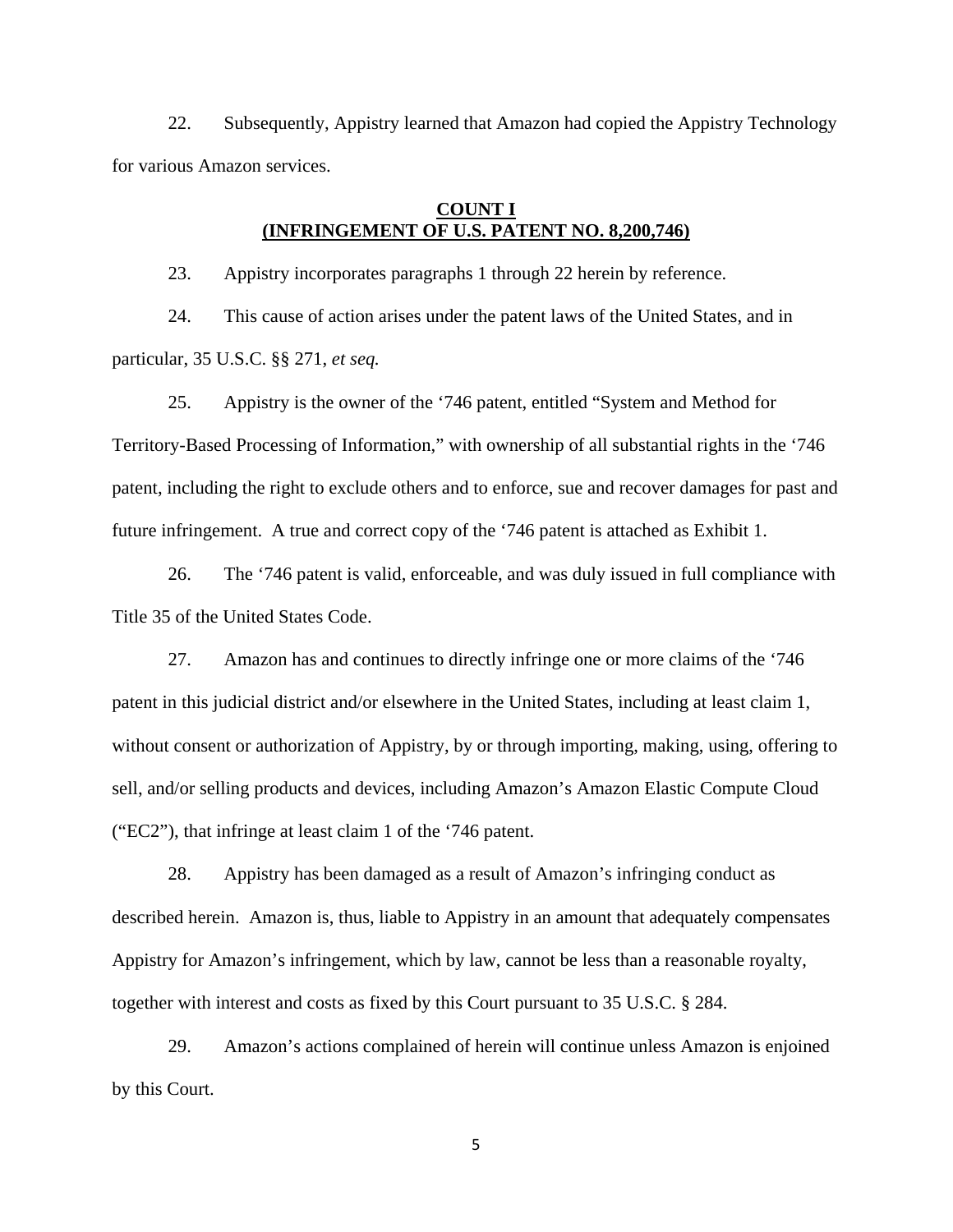# **COUNT II (INFRINGEMENT OF U.S. PATENT NO. 8,341,209)**

30. Appistry incorporates paragraphs 1 through 29 herein by reference.

31. This cause of action arises under the patent laws of the United States, and in particular, 35 U.S.C. §§ 271, *et seq.*

32. Appistry is the owner of the '209 patent, entitled "System and Method for Processing Information Via Networked Computers Including Request Handlers, Process Handlers, and Task Handlers," with ownership of all substantial rights in the '209 patent, including the right to exclude others and to enforce, sue and recover damages for past and future infringement. A true and correct copy of the '209 patent is attached as Exhibit 2.

33. The '209 patent is valid, enforceable, and was duly issued in full compliance with Title 35 of the United States Code.

34. Amazon has and continues to directly infringe one or more claims of the '209 patent in this judicial district and/or elsewhere in the United States, including at least claim 1, without consent or authorization of Appistry, by or through importing, making, using, offering to sell, and/or selling products and devices, including Amazon's Amazon Elastic Compute Cloud ("EC2"), that infringe at least claim 1 of the '209 patent.

35. Appistry has been damaged as a result of Amazon's infringing conduct as described herein. Amazon is, thus, liable to Appistry in an amount that adequately compensates Appistry for Amazon's infringement, which by law, cannot be less than a reasonable royalty, together with interest and costs as fixed by this Court pursuant to 35 U.S.C. § 284.

36. Amazon's actions complained of herein will continue unless Amazon is enjoined by this Court.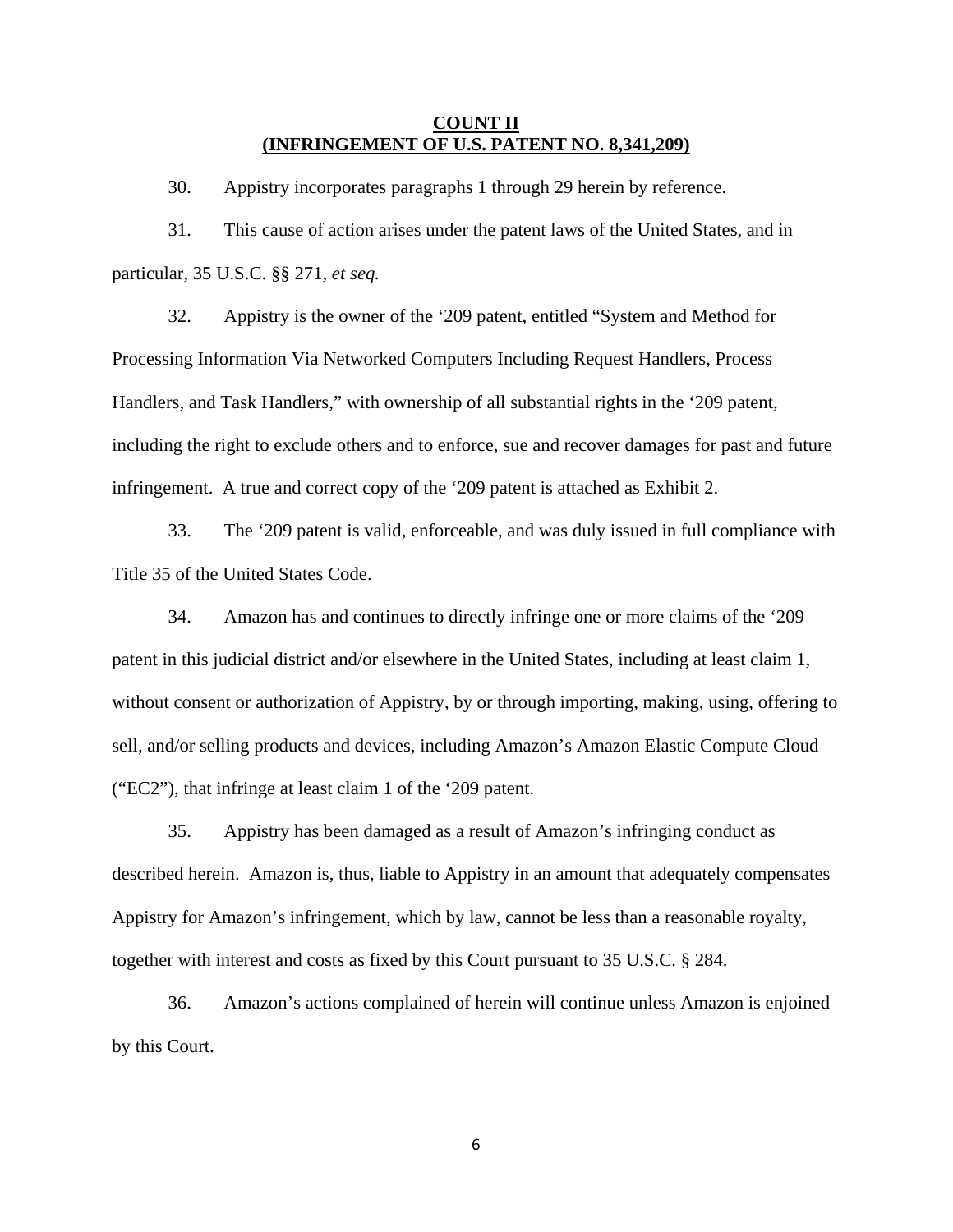#### **WILLFUL INFRINGEMENT**

37. Appistry incorporates paragraphs 1 through 36 herein by reference.

38. At least by September 2004, Amazon knew that Appistry had filed its applications for the Asserted Patents.

39. Amazon willfully and deliberately copied the Appistry Technology, including technology covered by the Asserted Patents, thereby willfully and deliberately infringing the Asserted Patents.

40. Upon information and belief, Amazon has infringed and continues to infringe the Asserted Patents despite an objectively high likelihood that its actions constitute infringement of the Asserted Patents and a subjective knowledge or obviousness of such risk.

41. This case is exceptional pursuant to the provisions of 35 U.S.C. § 285.

### **ADDITIONAL ALLEGATIONS**

42. Appistry has been damaged as a result of Amazon's infringing conduct described herein. Amazon is liable to Appistry in an amount that adequately compensates Appistry for Amazon's infringing conduct, which, by law, cannot be less than a reasonable royalty, together with interest and costs as fixed by the Court under 35 U.S.C. § 284.

43. Amazon's actions complained of herein will continue unless Amazon is enjoined by this Court.

44. This case is exceptional pursuant to the provisions of 35 U.S.C. § 285.

45. Appistry has complied with 35 U.S.C. § 287.

46. Amazon's actions complained of herein are causing irreparable harm and monetary damage to Appistry and will continue to do so unless and until Amazon is enjoined and restrained by this Court.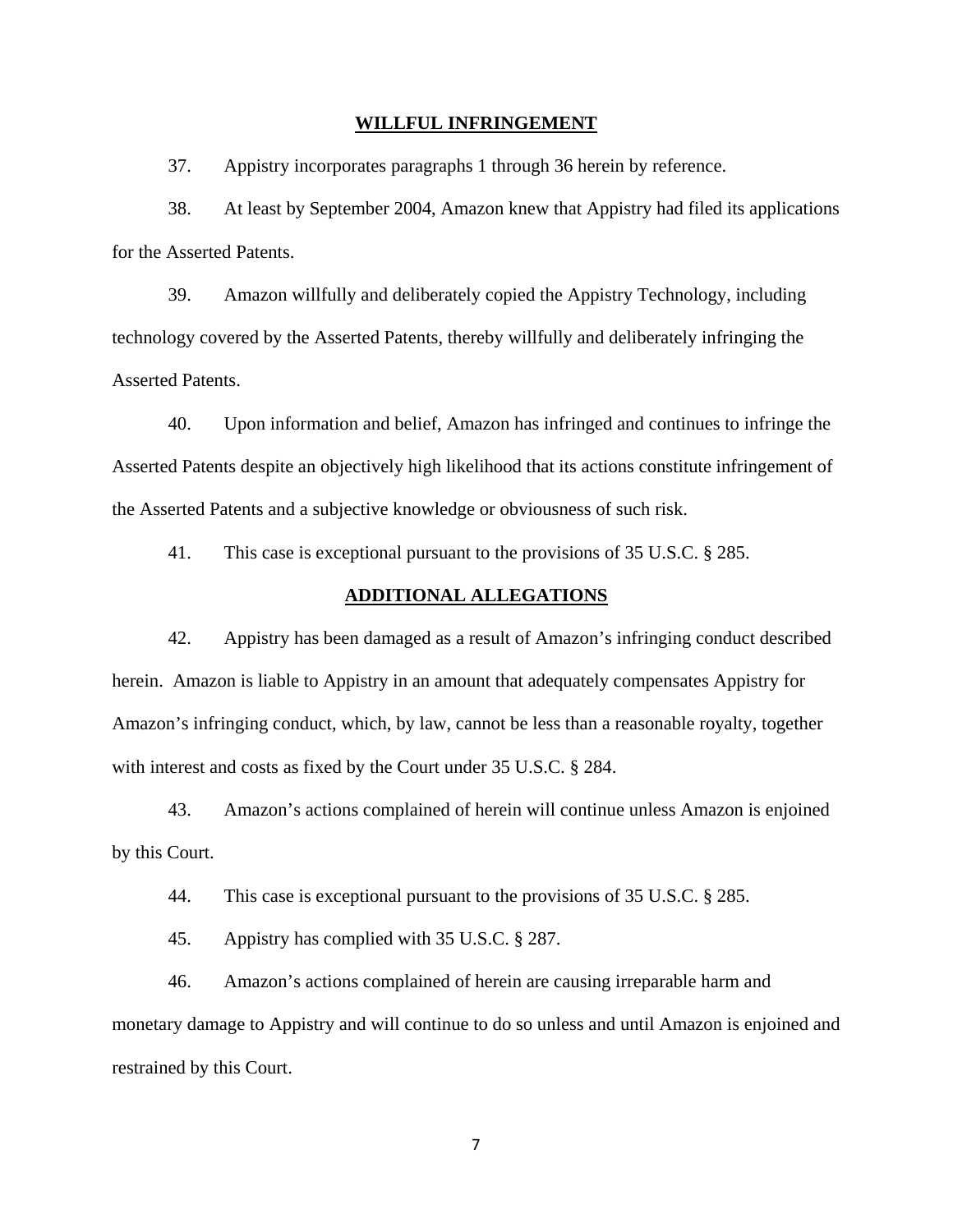### **JURY DEMAND**

Appistry hereby requests a trial by jury pursuant to Rule 38 of the Federal Rules of Civil Procedure.

### **PRAYER FOR RELIEF**

Appistry requests that this Court find in its favor and against Amazon, and that this Court grant Appistry the following relief:

- a. Enter judgment for Plaintiff on this Complaint;
- b. Enter judgment that one or more claims of the '746 patent has been infringed by Amazon;
- c. Enter judgment that one or more claims of the '209 patent has been infringed by Amazon;
- d. Enter judgment that Amazon's infringement was willful;
- e. Enter judgment that Amazon account for and pay to Appistry all damages to, and costs incurred by, Appistry because of Amazon's infringing activities and other conduct complained of herein;
- f. Award Plaintiff damages resulting from Amazon's infringement in accordance with 35 U.S.C. § 284;
- g. Enter a permanent injunction enjoining Amazon and its offices, directors, agents, servants, affiliates, employees, divisions, branches, subsidiaries, parents, and all others acting in active concert or participation with them, from infringing or inducing infringement of the '746 patent and the '209 patent or, in the alternative, judgment that Amazon account for and pay to Appistry a reasonable royalty and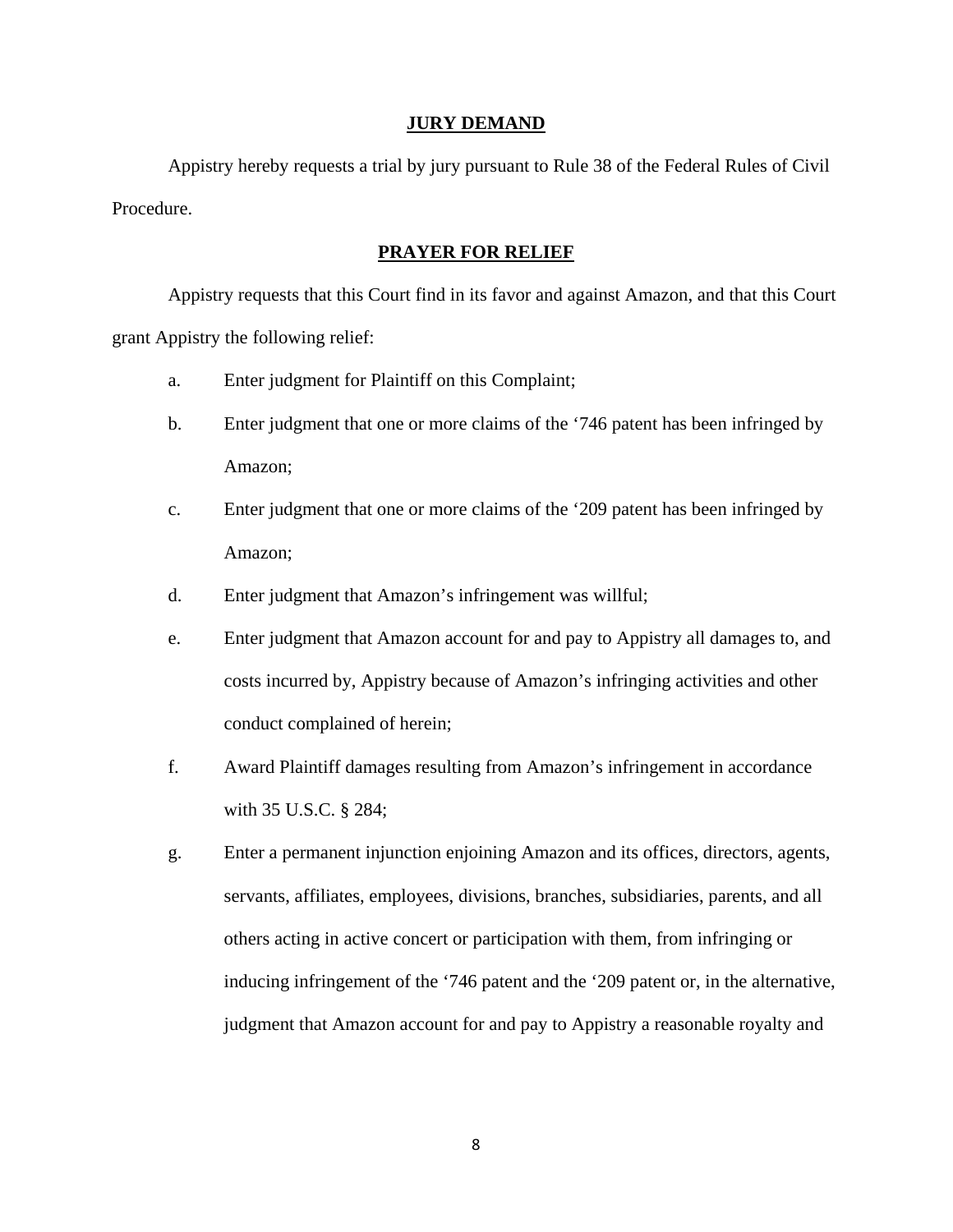an ongoing post judgment royalty because of Amazon's past, present and future infringing activities and other conduct complained of herein;

- h. Grant Appistry pre-judgment and post-judgment interest on the damages caused by Amazon's infringing activities and other conduct complained of herein;
- i. Treble the damages in accordance with the provisions of 35 U.S.C. § 284;
- j. Find the case to be exceptional under the provisions of 35 U.S.C. § 285; and
- k. Grant Appistry such other and further relief as the Court may deem just and proper under the circumstances.